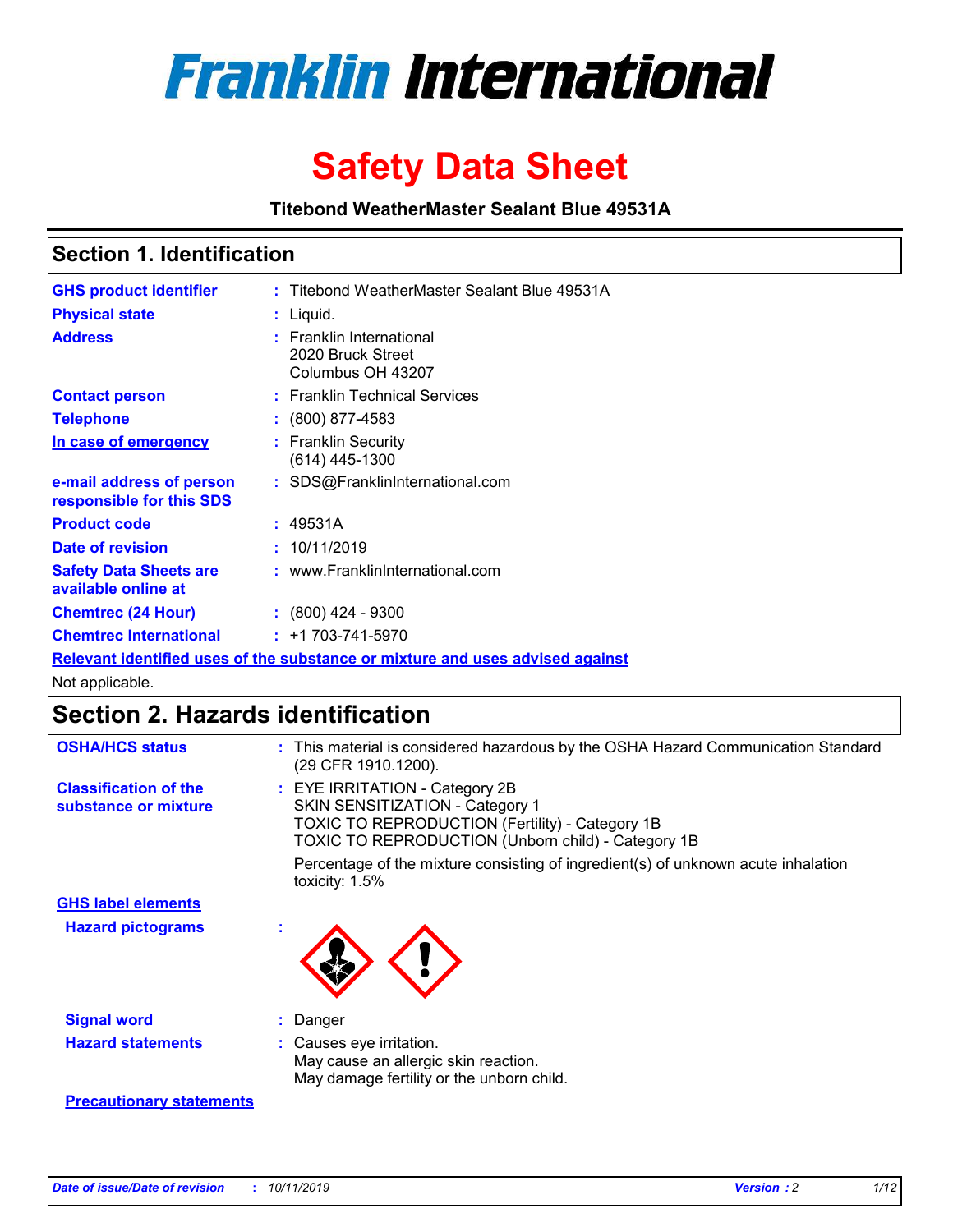### **Section 2. Hazards identification**

| <b>Prevention</b>                          | : Obtain special instructions before use. Do not handle until all safety precautions have<br>been read and understood. Wear protective gloves. Wear eye or face protection.<br>Wear protective clothing. Avoid breathing vapor. Wash hands thoroughly after handling.<br>Contaminated work clothing must not be allowed out of the workplace.                                                        |
|--------------------------------------------|------------------------------------------------------------------------------------------------------------------------------------------------------------------------------------------------------------------------------------------------------------------------------------------------------------------------------------------------------------------------------------------------------|
| <b>Response</b>                            | : IF exposed or concerned: Get medical attention. IF ON SKIN: Wash with plenty of<br>soap and water. Wash contaminated clothing before reuse. If skin irritation or rash<br>occurs: Get medical attention. IF IN EYES: Rinse cautiously with water for several<br>minutes. Remove contact lenses, if present and easy to do. Continue rinsing. If eye<br>irritation persists: Get medical attention. |
| <b>Storage</b>                             | : Store locked up.                                                                                                                                                                                                                                                                                                                                                                                   |
| <b>Disposal</b>                            | : Dispose of contents and container in accordance with all local, regional, national and<br>international regulations.                                                                                                                                                                                                                                                                               |
| <b>Hazards not otherwise</b><br>classified | : Product generates methanol during cure.                                                                                                                                                                                                                                                                                                                                                            |
|                                            |                                                                                                                                                                                                                                                                                                                                                                                                      |

### **Section 3. Composition/information on ingredients**

| <b>Substance/mixture</b><br>Mixture                  |                   |                     |
|------------------------------------------------------|-------------------|---------------------|
| Ingredient name                                      | $\frac{9}{6}$     | <b>CAS number</b>   |
| 3-aminopropyltriethoxysilane<br>Dibutyltin dilaurate | l≤3<br>$\leq 0.3$ | 919-30-2<br>77-58-7 |

Any concentration shown as a range is to protect confidentiality or is due to batch variation.

**There are no additional ingredients present which, within the current knowledge of the supplier and in the concentrations applicable, are classified as hazardous to health or the environment and hence require reporting in this section.**

**Occupational exposure limits, if available, are listed in Section 8.**

### **Section 4. First aid measures**

| <b>Description of necessary first aid measures</b> |                                                                                                                                                                                                                                                                                                                                                                                                                                                                                                                                                                                                                                                                                                                                                                           |  |  |  |
|----------------------------------------------------|---------------------------------------------------------------------------------------------------------------------------------------------------------------------------------------------------------------------------------------------------------------------------------------------------------------------------------------------------------------------------------------------------------------------------------------------------------------------------------------------------------------------------------------------------------------------------------------------------------------------------------------------------------------------------------------------------------------------------------------------------------------------------|--|--|--|
| <b>Eye contact</b>                                 | : Immediately flush eyes with plenty of water, occasionally lifting the upper and lower<br>eyelids. Check for and remove any contact lenses. Continue to rinse for at least 10<br>minutes. If irritation persists, get medical attention.                                                                                                                                                                                                                                                                                                                                                                                                                                                                                                                                 |  |  |  |
| <b>Inhalation</b>                                  | : Remove victim to fresh air and keep at rest in a position comfortable for breathing. If<br>not breathing, if breathing is irregular or if respiratory arrest occurs, provide artificial<br>respiration or oxygen by trained personnel. It may be dangerous to the person providing<br>aid to give mouth-to-mouth resuscitation. Get medical attention. If unconscious, place<br>in recovery position and get medical attention immediately. Maintain an open airway.<br>Loosen tight clothing such as a collar, tie, belt or waistband. In case of inhalation of<br>decomposition products in a fire, symptoms may be delayed. The exposed person may<br>need to be kept under medical surveillance for 48 hours.                                                       |  |  |  |
| <b>Skin contact</b>                                | : Wash with plenty of soap and water. Remove contaminated clothing and shoes. Wash<br>contaminated clothing thoroughly with water before removing it, or wear gloves.<br>Continue to rinse for at least 10 minutes. Get medical attention. In the event of any<br>complaints or symptoms, avoid further exposure. Wash clothing before reuse. Clean<br>shoes thoroughly before reuse.                                                                                                                                                                                                                                                                                                                                                                                     |  |  |  |
| <b>Ingestion</b>                                   | : Wash out mouth with water. Remove dentures if any. Remove victim to fresh air and<br>keep at rest in a position comfortable for breathing. If material has been swallowed and<br>the exposed person is conscious, give small quantities of water to drink. Stop if the<br>exposed person feels sick as vomiting may be dangerous. Do not induce vomiting<br>unless directed to do so by medical personnel. If vomiting occurs, the head should be<br>kept low so that vomit does not enter the lungs. Get medical attention. Never give<br>anything by mouth to an unconscious person. If unconscious, place in recovery position<br>and get medical attention immediately. Maintain an open airway. Loosen tight clothing<br>such as a collar, tie, belt or waistband. |  |  |  |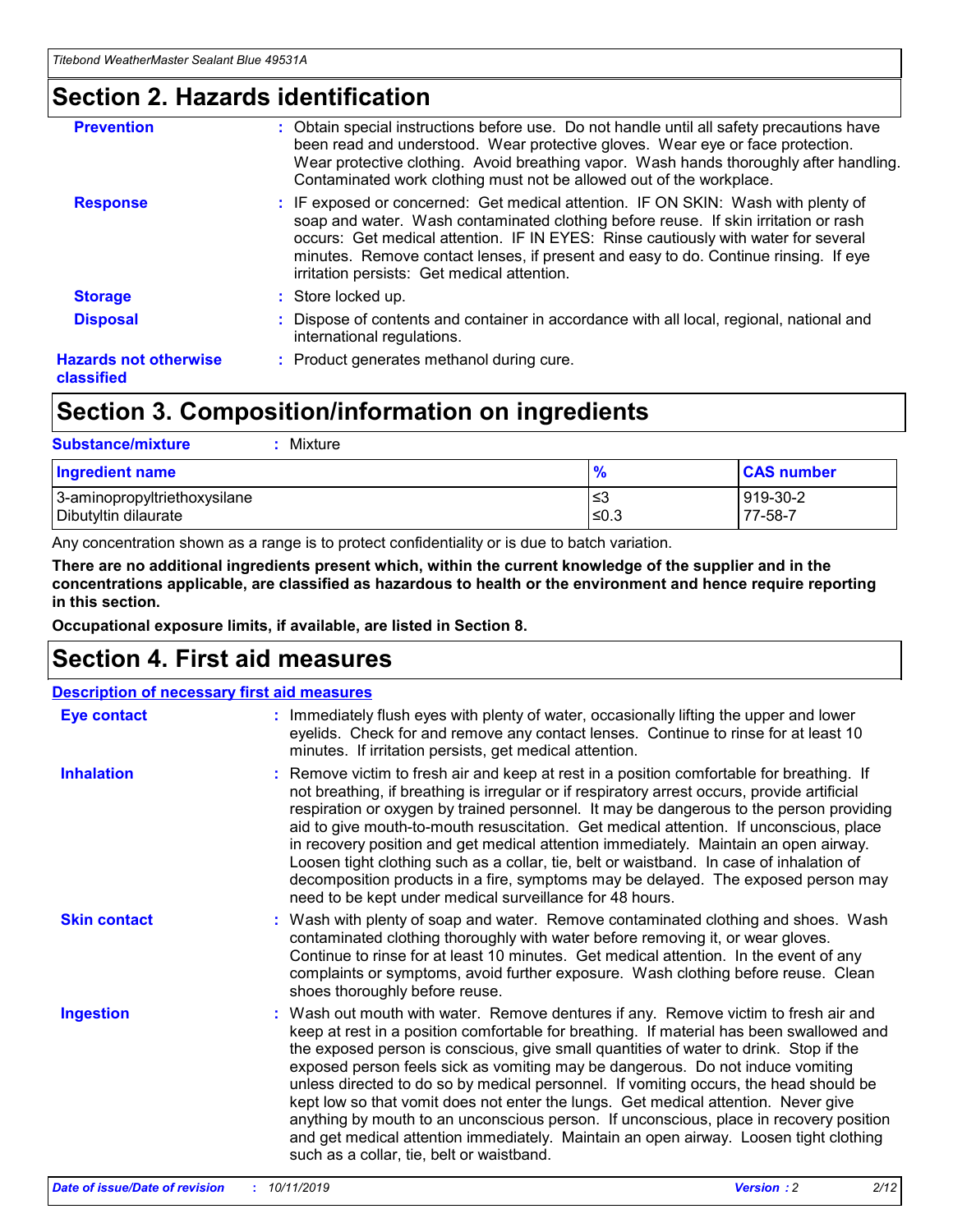## **Section 4. First aid measures**

| Most important symptoms/effects, acute and delayed |  |                                                                                                                                                                                                                                                                                                                                                                                                                 |  |
|----------------------------------------------------|--|-----------------------------------------------------------------------------------------------------------------------------------------------------------------------------------------------------------------------------------------------------------------------------------------------------------------------------------------------------------------------------------------------------------------|--|
| <b>Potential acute health effects</b>              |  |                                                                                                                                                                                                                                                                                                                                                                                                                 |  |
| <b>Eye contact</b>                                 |  | : May cause eye irritation.                                                                                                                                                                                                                                                                                                                                                                                     |  |
| <b>Inhalation</b>                                  |  | : No known significant effects or critical hazards.                                                                                                                                                                                                                                                                                                                                                             |  |
| <b>Skin contact</b>                                |  | : May cause skin irritation.                                                                                                                                                                                                                                                                                                                                                                                    |  |
| <b>Ingestion</b>                                   |  | : No known significant effects or critical hazards.                                                                                                                                                                                                                                                                                                                                                             |  |
| Over-exposure signs/symptoms                       |  |                                                                                                                                                                                                                                                                                                                                                                                                                 |  |
| <b>Eye contact</b>                                 |  | : Adverse symptoms may include the following:<br>irritation<br>watering<br>redness                                                                                                                                                                                                                                                                                                                              |  |
| <b>Inhalation</b>                                  |  | : Adverse symptoms may include the following:<br>reduced fetal weight<br>increase in fetal deaths<br>skeletal malformations                                                                                                                                                                                                                                                                                     |  |
| <b>Skin contact</b>                                |  | : Adverse symptoms may include the following:<br>irritation<br>redness<br>reduced fetal weight<br>increase in fetal deaths<br>skeletal malformations                                                                                                                                                                                                                                                            |  |
| <b>Ingestion</b>                                   |  | : Adverse symptoms may include the following:<br>reduced fetal weight<br>increase in fetal deaths<br>skeletal malformations                                                                                                                                                                                                                                                                                     |  |
|                                                    |  | <b>Indication of immediate medical attention and special treatment needed, if necessary</b>                                                                                                                                                                                                                                                                                                                     |  |
| <b>Notes to physician</b>                          |  | : In case of inhalation of decomposition products in a fire, symptoms may be delayed.<br>The exposed person may need to be kept under medical surveillance for 48 hours.                                                                                                                                                                                                                                        |  |
| <b>Specific treatments</b>                         |  | : No specific treatment.                                                                                                                                                                                                                                                                                                                                                                                        |  |
| <b>Protection of first-aiders</b>                  |  | : No action shall be taken involving any personal risk or without suitable training. If it is<br>suspected that fumes are still present, the rescuer should wear an appropriate mask or<br>self-contained breathing apparatus. It may be dangerous to the person providing aid to<br>give mouth-to-mouth resuscitation. Wash contaminated clothing thoroughly with water<br>before removing it, or wear gloves. |  |

**See toxicological information (Section 11)**

### **Section 5. Fire-fighting measures**

| <b>Extinguishing media</b>                             |                                                                                                                                                                                                     |
|--------------------------------------------------------|-----------------------------------------------------------------------------------------------------------------------------------------------------------------------------------------------------|
| <b>Suitable extinguishing</b><br>media                 | : Use an extinguishing agent suitable for the surrounding fire.                                                                                                                                     |
| <b>Unsuitable extinguishing</b><br>media               | $:$ None known.                                                                                                                                                                                     |
| <b>Specific hazards arising</b><br>from the chemical   | : In a fire or if heated, a pressure increase will occur and the container may burst.                                                                                                               |
| <b>Hazardous thermal</b><br>decomposition products     | : Decomposition products may include the following materials:<br>carbon dioxide<br>carbon monoxide<br>nitrogen oxides<br>metal oxide/oxides                                                         |
| <b>Special protective actions</b><br>for fire-fighters | : Promptly isolate the scene by removing all persons from the vicinity of the incident if<br>there is a fire. No action shall be taken involving any personal risk or without suitable<br>training. |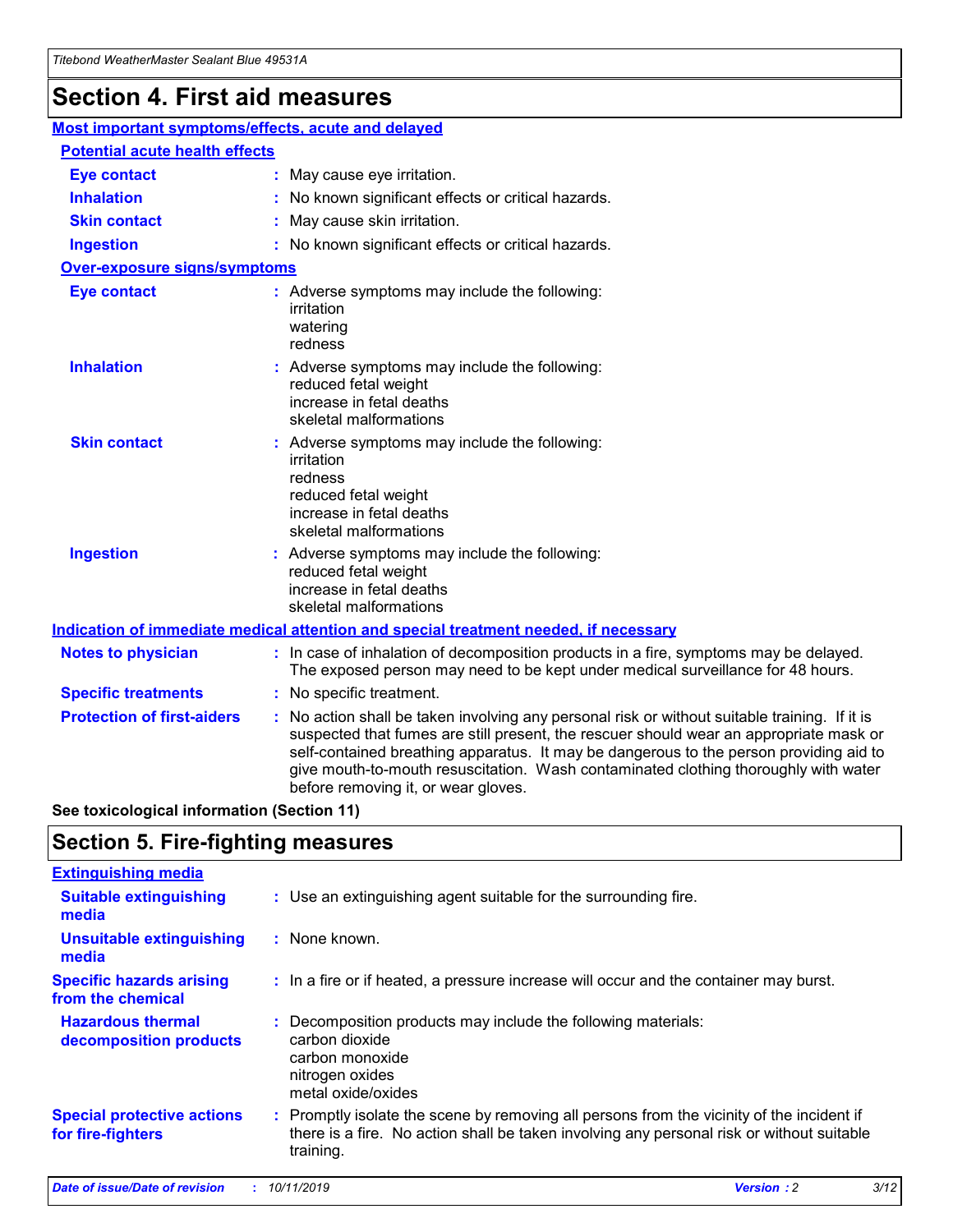### **Section 5. Fire-fighting measures**

**Special protective equipment for fire-fighters** Fire-fighters should wear appropriate protective equipment and self-contained breathing **:** apparatus (SCBA) with a full face-piece operated in positive pressure mode.

### **Section 6. Accidental release measures**

#### **Personal precautions, protective equipment and emergency procedures**

| For non-emergency<br>personnel                               |  | : No action shall be taken involving any personal risk or without suitable training.<br>Evacuate surrounding areas. Keep unnecessary and unprotected personnel from<br>entering. Do not touch or walk through spilled material. Avoid breathing vapor or mist.<br>Provide adequate ventilation. Wear appropriate respirator when ventilation is<br>inadequate. Put on appropriate personal protective equipment.                                                                                                                                                                                                                                                                                             |  |  |
|--------------------------------------------------------------|--|--------------------------------------------------------------------------------------------------------------------------------------------------------------------------------------------------------------------------------------------------------------------------------------------------------------------------------------------------------------------------------------------------------------------------------------------------------------------------------------------------------------------------------------------------------------------------------------------------------------------------------------------------------------------------------------------------------------|--|--|
|                                                              |  | For emergency responders : If specialized clothing is required to deal with the spillage, take note of any information in<br>Section 8 on suitable and unsuitable materials. See also the information in "For non-<br>emergency personnel".                                                                                                                                                                                                                                                                                                                                                                                                                                                                  |  |  |
| <b>Environmental precautions</b>                             |  | : Avoid dispersal of spilled material and runoff and contact with soil, waterways, drains<br>and sewers. Inform the relevant authorities if the product has caused environmental<br>pollution (sewers, waterways, soil or air).                                                                                                                                                                                                                                                                                                                                                                                                                                                                              |  |  |
| <b>Methods and materials for containment and cleaning up</b> |  |                                                                                                                                                                                                                                                                                                                                                                                                                                                                                                                                                                                                                                                                                                              |  |  |
| <b>Small spill</b>                                           |  | : Stop leak if without risk. Move containers from spill area. Dilute with water and mop up<br>if water-soluble. Alternatively, or if water-insoluble, absorb with an inert dry material and<br>place in an appropriate waste disposal container. Dispose of via a licensed waste<br>disposal contractor.                                                                                                                                                                                                                                                                                                                                                                                                     |  |  |
| <b>Large spill</b>                                           |  | : Stop leak if without risk. Move containers from spill area. Approach release from<br>upwind. Prevent entry into sewers, water courses, basements or confined areas. Wash<br>spillages into an effluent treatment plant or proceed as follows. Contain and collect<br>spillage with non-combustible, absorbent material e.g. sand, earth, vermiculite or<br>diatomaceous earth and place in container for disposal according to local regulations<br>(see Section 13). Dispose of via a licensed waste disposal contractor. Contaminated<br>absorbent material may pose the same hazard as the spilled product. Note: see<br>Section 1 for emergency contact information and Section 13 for waste disposal. |  |  |

### **Section 7. Handling and storage**

| <b>Precautions for safe handling</b>                                             |                                                                                                                                                                                                                                                                                                                                                                                                                                                                                                                                                                                                                                                                                                                                                                                                                                                  |
|----------------------------------------------------------------------------------|--------------------------------------------------------------------------------------------------------------------------------------------------------------------------------------------------------------------------------------------------------------------------------------------------------------------------------------------------------------------------------------------------------------------------------------------------------------------------------------------------------------------------------------------------------------------------------------------------------------------------------------------------------------------------------------------------------------------------------------------------------------------------------------------------------------------------------------------------|
| <b>Protective measures</b>                                                       | : Put on appropriate personal protective equipment (see Section 8). Persons with a<br>history of skin sensitization problems should not be employed in any process in which<br>this product is used. Avoid exposure - obtain special instructions before use. Avoid<br>exposure during pregnancy. Do not handle until all safety precautions have been read<br>and understood. Do not get in eyes or on skin or clothing. Do not ingest. Avoid<br>breathing vapor or mist. If during normal use the material presents a respiratory hazard,<br>use only with adequate ventilation or wear appropriate respirator. Keep in the original<br>container or an approved alternative made from a compatible material, kept tightly<br>closed when not in use. Empty containers retain product residue and can be hazardous.<br>Do not reuse container. |
| <b>Advice on general</b><br>occupational hygiene                                 | : Eating, drinking and smoking should be prohibited in areas where this material is<br>handled, stored and processed. Workers should wash hands and face before eating,<br>drinking and smoking. Remove contaminated clothing and protective equipment before<br>entering eating areas. See also Section 8 for additional information on hygiene<br>measures.                                                                                                                                                                                                                                                                                                                                                                                                                                                                                    |
| <b>Conditions for safe storage,</b><br>including any<br><b>incompatibilities</b> | Store between the following temperatures: 0 to 120 $\degree$ C (32 to 248 $\degree$ F). Store in<br>accordance with local regulations. Store in original container protected from direct<br>sunlight in a dry, cool and well-ventilated area, away from incompatible materials (see<br>Section 10) and food and drink. Store locked up. Keep container tightly closed and<br>sealed until ready for use. Containers that have been opened must be carefully<br>resealed and kept upright to prevent leakage. Do not store in unlabeled containers.<br>Use appropriate containment to avoid environmental contamination. See Section 10 for<br>incompatible materials before handling or use.                                                                                                                                                     |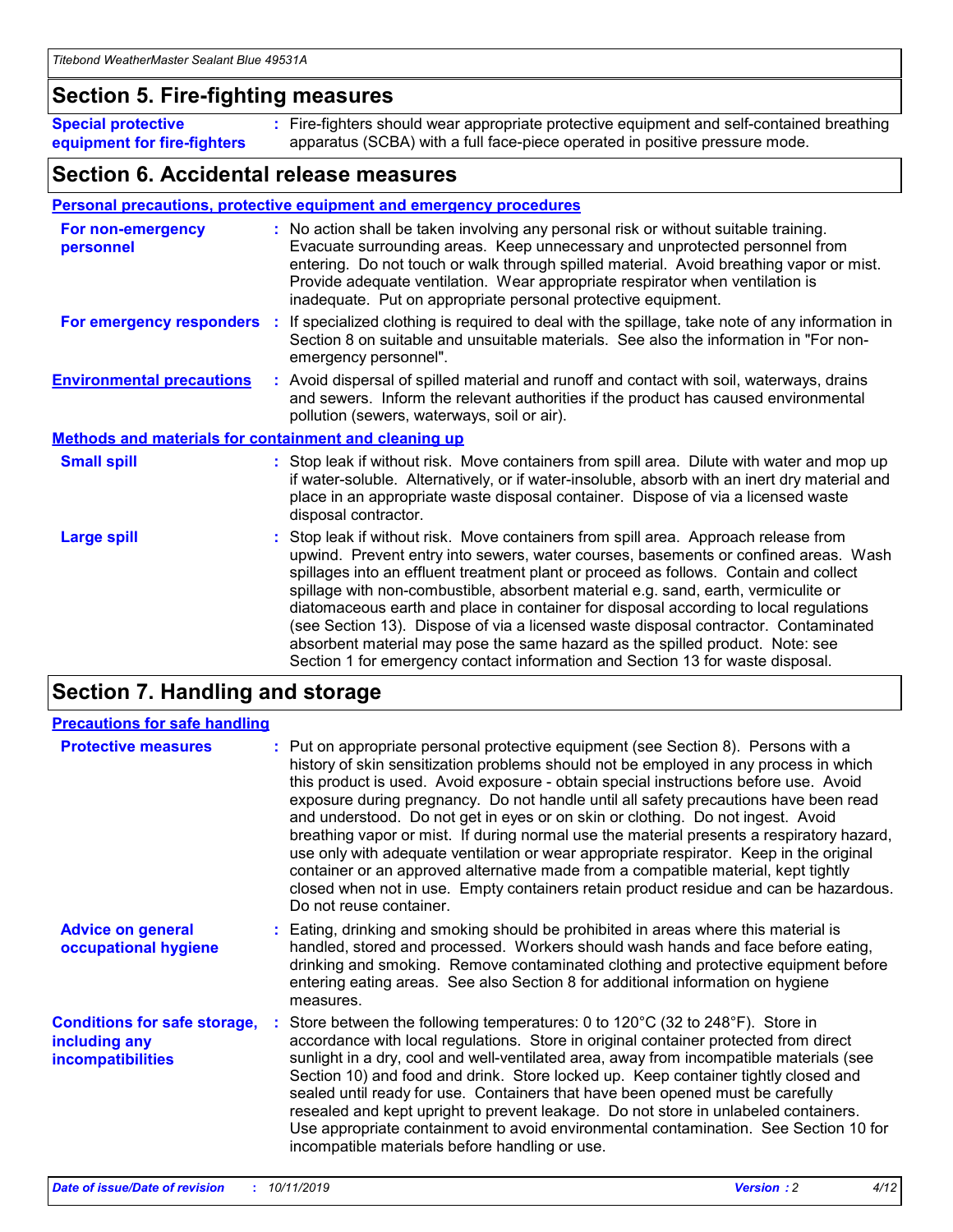## **Section 8. Exposure controls/personal protection**

#### **Control parameters**

#### **Occupational exposure limits**

| <b>Ingredient name</b>                               |    |                        | <b>Exposure limits</b>                                                                                                                                                                                                                                                                                                                                                                                                                                                                                                                                                                                                 |
|------------------------------------------------------|----|------------------------|------------------------------------------------------------------------------------------------------------------------------------------------------------------------------------------------------------------------------------------------------------------------------------------------------------------------------------------------------------------------------------------------------------------------------------------------------------------------------------------------------------------------------------------------------------------------------------------------------------------------|
| 3-aminopropyltriethoxysilane<br>Dibutyltin dilaurate |    |                        | None.<br>ACGIH TLV (United States, 3/2019). Absorbed through skin.<br>Notes: as Sn<br>TWA: $0.1 \text{ mg/m}^3$ , (as Sn) 8 hours.<br>STEL: 0.2 mg/m <sup>3</sup> , (as Sn) 15 minutes.<br>NIOSH REL (United States, 10/2016). Absorbed through skin.<br>Notes: as Sn<br>TWA: 0.1 mg/m <sup>3</sup> , (as Sn) 10 hours.<br>OSHA PEL (United States, 5/2018). Notes: as Sn<br>TWA: 0.1 mg/m <sup>3</sup> , (as Sn) 8 hours.<br>OSHA PEL 1989 (United States, 3/1989). Absorbed through skin.<br>Notes: measured as Sn<br>TWA: 0.1 mg/m <sup>3</sup> , (measured as Sn) 8 hours. Form: Organic                           |
| <b>Appropriate engineering</b><br>controls           |    |                        | : If user operations generate dust, fumes, gas, vapor or mist, use process enclosures,<br>local exhaust ventilation or other engineering controls to keep worker exposure to<br>airborne contaminants below any recommended or statutory limits.                                                                                                                                                                                                                                                                                                                                                                       |
| <b>Environmental exposure</b><br>controls            |    |                        | Emissions from ventilation or work process equipment should be checked to ensure<br>they comply with the requirements of environmental protection legislation. In some<br>cases, fume scrubbers, filters or engineering modifications to the process equipment<br>will be necessary to reduce emissions to acceptable levels.                                                                                                                                                                                                                                                                                          |
| <b>Individual protection measures</b>                |    |                        |                                                                                                                                                                                                                                                                                                                                                                                                                                                                                                                                                                                                                        |
| <b>Hygiene measures</b>                              |    |                        | : Wash hands, forearms and face thoroughly after handling chemical products, before<br>eating, smoking and using the lavatory and at the end of the working period.<br>Appropriate techniques should be used to remove potentially contaminated clothing.<br>Contaminated work clothing should not be allowed out of the workplace. Wash<br>contaminated clothing before reusing. Ensure that eyewash stations and safety<br>showers are close to the workstation location.                                                                                                                                            |
| <b>Eye/face protection</b>                           |    |                        | Safety eyewear complying with an approved standard should be used when a risk<br>assessment indicates this is necessary to avoid exposure to liquid splashes, mists,<br>gases or dusts. If contact is possible, the following protection should be worn, unless<br>the assessment indicates a higher degree of protection: chemical splash goggles.                                                                                                                                                                                                                                                                    |
| <b>Skin protection</b>                               |    |                        |                                                                                                                                                                                                                                                                                                                                                                                                                                                                                                                                                                                                                        |
| <b>Hand protection</b>                               |    |                        | : Chemical-resistant, impervious gloves complying with an approved standard should be<br>worn at all times when handling chemical products if a risk assessment indicates this is<br>necessary. Considering the parameters specified by the glove manufacturer, check<br>during use that the gloves are still retaining their protective properties. It should be<br>noted that the time to breakthrough for any glove material may be different for different<br>glove manufacturers. In the case of mixtures, consisting of several substances, the<br>protection time of the gloves cannot be accurately estimated. |
| <b>Body protection</b>                               |    | handling this product. | Personal protective equipment for the body should be selected based on the task being<br>performed and the risks involved and should be approved by a specialist before                                                                                                                                                                                                                                                                                                                                                                                                                                                |
| <b>Other skin protection</b>                         |    |                        | : Appropriate footwear and any additional skin protection measures should be selected<br>based on the task being performed and the risks involved and should be approved by a<br>specialist before handling this product.                                                                                                                                                                                                                                                                                                                                                                                              |
| <b>Respiratory protection</b>                        | ÷. | aspects of use.        | Based on the hazard and potential for exposure, select a respirator that meets the<br>appropriate standard or certification. Respirators must be used according to a<br>respiratory protection program to ensure proper fitting, training, and other important                                                                                                                                                                                                                                                                                                                                                         |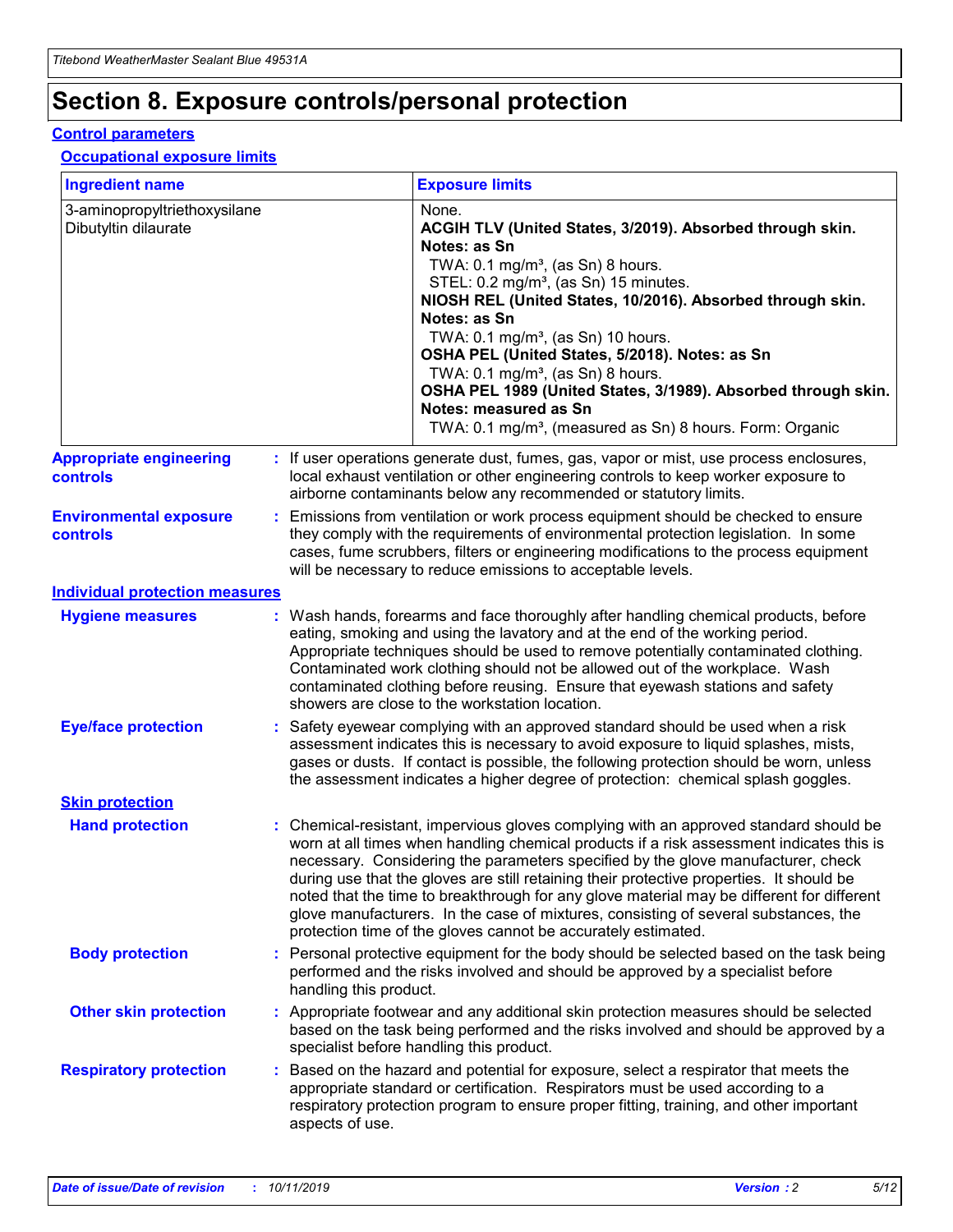### **Section 9. Physical and chemical properties**

#### **Appearance**

| <b>Physical state</b>                             | : Liquid. [Paste.]                                              |
|---------------------------------------------------|-----------------------------------------------------------------|
| <b>Color</b>                                      | $:$ Blue.                                                       |
| Odor                                              | : None [Slight]                                                 |
| <b>Odor threshold</b>                             | $:$ Not available.                                              |
| рH                                                | : Not applicable.                                               |
| <b>Melting point</b>                              | : Not available.                                                |
| <b>Boiling point</b>                              | : $>100^{\circ}$ C ( $>212^{\circ}$ F)                          |
| <b>Flash point</b>                                | Closed cup: >200°C (>392°F) [Setaflash.]                        |
| <b>Evaporation rate</b>                           | $:$ <1 (butyl acetate = 1)                                      |
| <b>Flammability (solid, gas)</b>                  | : Not available.                                                |
| Lower and upper explosive<br>(flammable) limits   | : Not available.                                                |
| <b>VOC (less water, less)</b><br>exempt solvents) | $: 0$ g/l                                                       |
| <b>Volatility</b>                                 | $: 0\%$ (w/w)                                                   |
| <b>Vapor density</b>                              | : Not available.                                                |
| <b>Relative density</b>                           | : 1.4329                                                        |
| <b>Solubility</b>                                 | Insoluble in the following materials: cold water and hot water. |
| <b>Solubility in water</b>                        | : Not available.                                                |
| <b>Partition coefficient: n-</b><br>octanol/water | $:$ Not available.                                              |
|                                                   |                                                                 |
| <b>Auto-ignition temperature</b>                  | : Not available.                                                |
| <b>Decomposition temperature</b>                  | $:$ Not available.                                              |

### **Section 10. Stability and reactivity**

| <b>Reactivity</b>                            | : No specific test data related to reactivity available for this product or its ingredients.            |
|----------------------------------------------|---------------------------------------------------------------------------------------------------------|
| <b>Chemical stability</b>                    | : The product is stable.                                                                                |
| <b>Possibility of hazardous</b><br>reactions | : Under normal conditions of storage and use, hazardous reactions will not occur.                       |
| <b>Conditions to avoid</b>                   | : No specific data.                                                                                     |
| <b>Incompatible materials</b>                | : No specific data.                                                                                     |
| <b>Hazardous decomposition</b><br>products   | Under normal conditions of storage and use, hazardous decomposition products should<br>not be produced. |

### **Section 11. Toxicological information**

### **Information on toxicological effects**

#### **Acute toxicity**

| <b>Product/ingredient name</b> | <b>Result</b>           | <b>Species</b> | <b>Dose</b>                | <b>Exposure</b> |
|--------------------------------|-------------------------|----------------|----------------------------|-----------------|
| 3-aminopropyltriethoxysilane   | <b>ILD50 Dermal</b>     | Rabbit         | 4.29 g/kg                  |                 |
| Dibutyltin dilaurate           | ILD50 Oral<br>LD50 Oral | Rat<br>Rat     | $1.57$ g/kg<br>175 $mg/kg$ |                 |
|                                |                         |                |                            |                 |

**Irritation/Corrosion**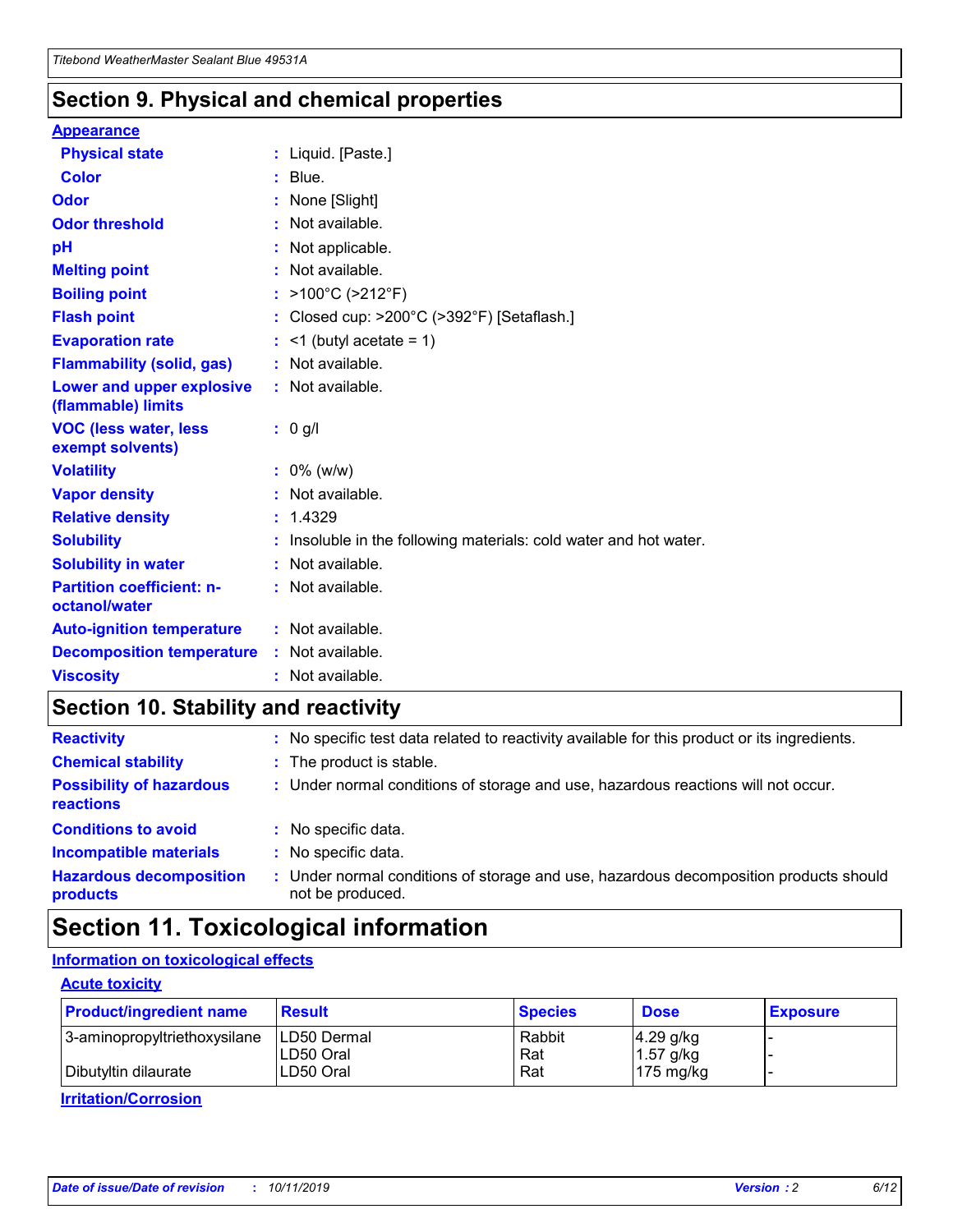## **Section 11. Toxicological information**

| <b>Product/ingredient name</b> | <b>Result</b>                 | <b>Species</b> | <b>Score</b> | <b>Exposure</b>    | <b>Observation</b> |
|--------------------------------|-------------------------------|----------------|--------------|--------------------|--------------------|
| 3-aminopropyltriethoxysilane   | Eyes - Mild irritant          | Rabbit         |              | $100$ mg           |                    |
|                                | Eyes - Severe irritant        | Rabbit         |              | 24 hours 750       |                    |
|                                |                               |                |              | ug                 |                    |
|                                | <b>Skin - Severe irritant</b> | Rabbit         |              | 24 hours 5         | ۰                  |
| Dibutyltin dilaurate           | Eyes - Moderate irritant      | Rabbit         |              | mq<br>24 hours 100 |                    |
|                                |                               |                |              | mg                 |                    |
|                                | Skin - Severe irritant        | Rabbit         |              | 500 mg             |                    |

#### **Sensitization**

Not available.

#### **Mutagenicity**

Not available.

#### **Carcinogenicity**

Not available.

#### **Reproductive toxicity**

Not available.

#### **Teratogenicity**

Not available.

#### **Specific target organ toxicity (single exposure)**

Not available.

#### **Specific target organ toxicity (repeated exposure)**

| <b>Name</b>                                                                  |                                                                            | <b>Category</b>                                     | <b>Route of</b><br>exposure | <b>Target organs</b> |
|------------------------------------------------------------------------------|----------------------------------------------------------------------------|-----------------------------------------------------|-----------------------------|----------------------|
| Dibutyltin dilaurate                                                         |                                                                            | Category 1                                          | -                           | respiratory system   |
| <b>Aspiration hazard</b><br>Not available.                                   |                                                                            |                                                     |                             |                      |
| <b>Information on the likely</b><br>routes of exposure                       | : Not available.                                                           |                                                     |                             |                      |
| <b>Potential acute health effects</b>                                        |                                                                            |                                                     |                             |                      |
| <b>Eye contact</b>                                                           | : May cause eye irritation.                                                |                                                     |                             |                      |
| <b>Inhalation</b>                                                            |                                                                            | : No known significant effects or critical hazards. |                             |                      |
| <b>Skin contact</b>                                                          | : May cause skin irritation.                                               |                                                     |                             |                      |
| <b>Ingestion</b>                                                             |                                                                            | : No known significant effects or critical hazards. |                             |                      |
| Symptoms related to the physical, chemical and toxicological characteristics |                                                                            |                                                     |                             |                      |
| <b>Eye contact</b>                                                           | irritation<br>watering<br>redness                                          | : Adverse symptoms may include the following:       |                             |                      |
| <b>Inhalation</b>                                                            | reduced fetal weight<br>increase in fetal deaths<br>skeletal malformations | : Adverse symptoms may include the following:       |                             |                      |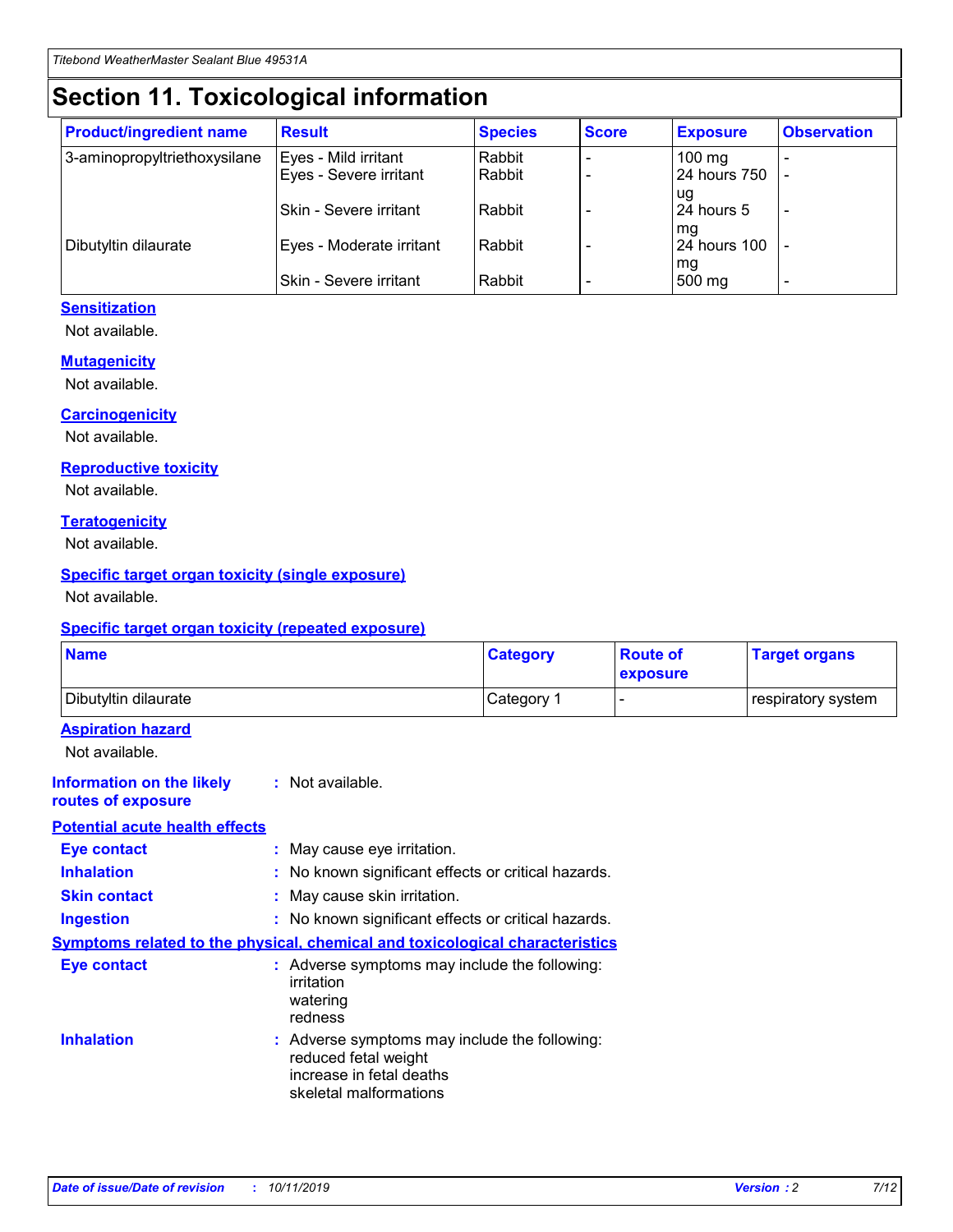## **Section 11. Toxicological information**

| <b>Skin contact</b>                     | : Adverse symptoms may include the following:<br>irritation<br>redness<br>reduced fetal weight<br>increase in fetal deaths<br>skeletal malformations |
|-----------------------------------------|------------------------------------------------------------------------------------------------------------------------------------------------------|
| <b>Ingestion</b>                        | : Adverse symptoms may include the following:<br>reduced fetal weight<br>increase in fetal deaths<br>skeletal malformations                          |
|                                         | Delayed and immediate effects and also chronic effects from short and long term exposure                                                             |
| <b>Short term exposure</b>              |                                                                                                                                                      |
| <b>Potential immediate</b><br>effects   | : Not available.                                                                                                                                     |
| <b>Potential delayed effects</b>        | : Not available.                                                                                                                                     |
| <b>Long term exposure</b>               |                                                                                                                                                      |
| <b>Potential immediate</b><br>effects   | : Not available.                                                                                                                                     |
| <b>Potential delayed effects</b>        | : Not available.                                                                                                                                     |
| <b>Potential chronic health effects</b> |                                                                                                                                                      |
| Not available.                          |                                                                                                                                                      |
| <b>General</b>                          | : Once sensitized, a severe allergic reaction may occur when subsequently exposed to<br>very low levels.                                             |
| <b>Carcinogenicity</b>                  | : No known significant effects or critical hazards.                                                                                                  |
| <b>Mutagenicity</b>                     | No known significant effects or critical hazards.                                                                                                    |
| <b>Teratogenicity</b>                   | May damage the unborn child.                                                                                                                         |
| <b>Developmental effects</b>            | No known significant effects or critical hazards.                                                                                                    |
| <b>Fertility effects</b>                | : May damage fertility.                                                                                                                              |
| <b>Numerical measures of toxicity</b>   |                                                                                                                                                      |
| <b>Acute toxicity estimates</b>         |                                                                                                                                                      |
|                                         |                                                                                                                                                      |

Not available.

## **Section 12. Ecological information**

#### **Toxicity**

| <b>Product/ingredient name</b> | <b>Result</b>                     | <b>Species</b>                       | <b>Exposure</b> |
|--------------------------------|-----------------------------------|--------------------------------------|-----------------|
| Dibutyltin dilaurate           | Chronic EC10 > 2 mg/l Fresh water | Algae - Scenedesmus<br>I subspicatus | l 96 hours      |

### **Persistence and degradability**

| <b>Product/ingredient name</b> | <b>Test</b>                                                                    | <b>Result</b>  |                   | <b>Dose</b> | <b>Inoculum</b>         |
|--------------------------------|--------------------------------------------------------------------------------|----------------|-------------------|-------------|-------------------------|
| Dibutyltin dilaurate           | OECD 301F<br>Ready<br>Biodegradability -<br>Manometric<br>Respirometry<br>Test | 23 % - 28 days |                   |             |                         |
| <b>Product/ingredient name</b> | <b>Aquatic half-life</b>                                                       |                | <b>Photolysis</b> |             | <b>Biodegradability</b> |
| Dibutyltin dilaurate           |                                                                                |                |                   |             | Inherent                |

### **Bioaccumulative potential**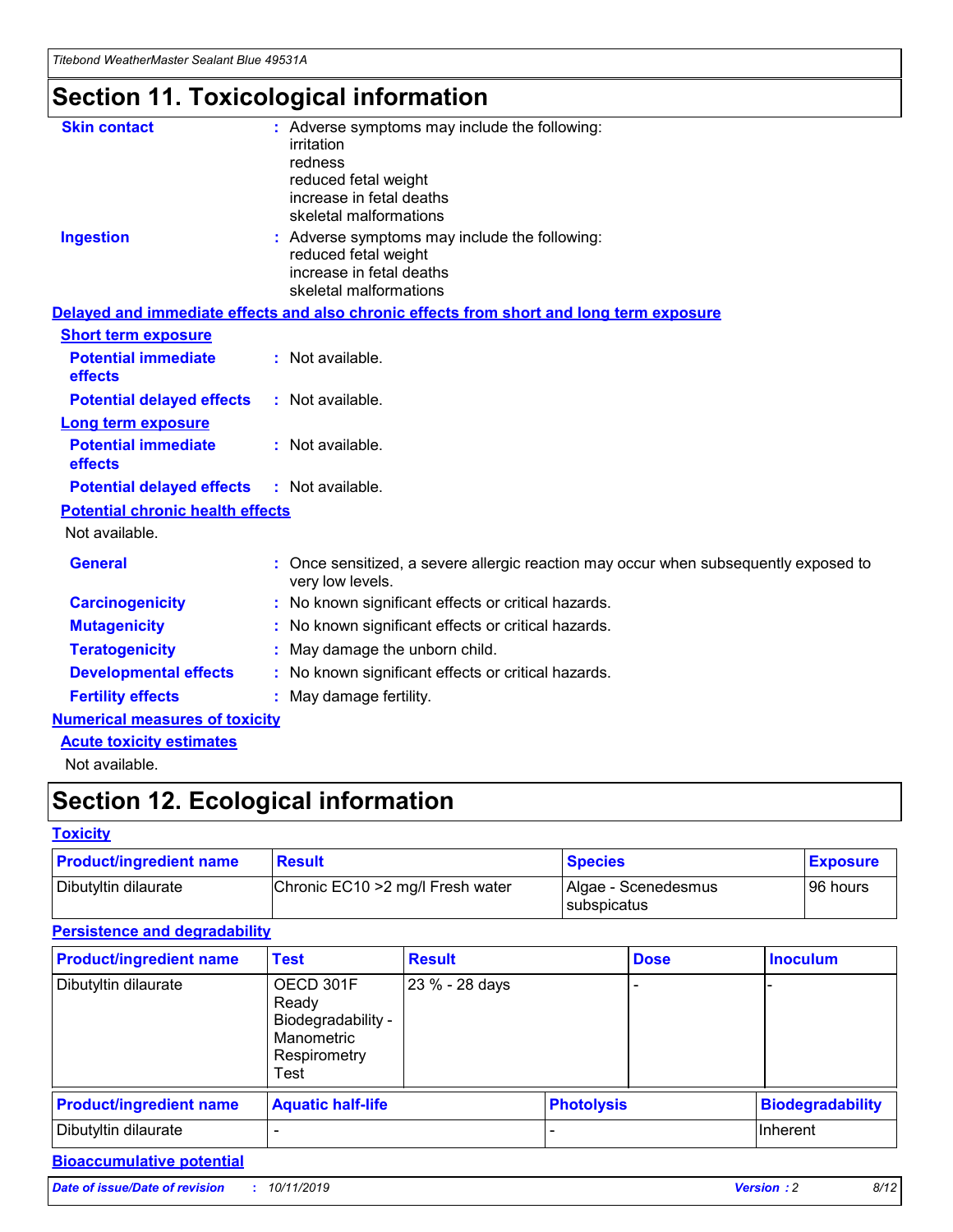## **Section 12. Ecological information**

| <b>Product/ingredient name</b> | $LoaPow$ | <b>BCF</b> | <b>Potential</b> |
|--------------------------------|----------|------------|------------------|
| 3-aminopropyltriethoxysilane   | 1.7      | 3.4        | low              |
| Dibutyltin dilaurate           | 4.44     | 2.91       | low              |

#### **Mobility in soil**

| <i></i>                                                       |                                                     |
|---------------------------------------------------------------|-----------------------------------------------------|
| <b>Soil/water partition</b><br>coefficient (K <sub>oc</sub> ) | : Not available.                                    |
| <b>Other adverse effects</b>                                  | : No known significant effects or critical hazards. |

### **Section 13. Disposal considerations**

**Disposal methods :**

The generation of waste should be avoided or minimized wherever possible. Disposal of this product, solutions and any by-products should at all times comply with the requirements of environmental protection and waste disposal legislation and any regional local authority requirements. Dispose of surplus and non-recyclable products via a licensed waste disposal contractor. Waste should not be disposed of untreated to the sewer unless fully compliant with the requirements of all authorities with jurisdiction. Waste packaging should be recycled. Incineration or landfill should only be considered when recycling is not feasible. This material and its container must be disposed of in a safe way. Care should be taken when handling emptied containers that have not been cleaned or rinsed out. Empty containers or liners may retain some product residues. Avoid dispersal of spilled material and runoff and contact with soil, waterways, drains and sewers.

## **Section 14. Transport information**

|                                      | <b>DOT</b><br><b>Classification</b> | <b>TDG</b><br><b>Classification</b> | <b>Mexico</b><br><b>Classification</b> | <b>ADR/RID</b>           | <b>IMDG</b>              | <b>IATA</b>              |
|--------------------------------------|-------------------------------------|-------------------------------------|----------------------------------------|--------------------------|--------------------------|--------------------------|
| <b>UN number</b>                     | Not regulated.                      | Not regulated.                      | Not regulated.                         | Not regulated.           | Not regulated.           | Not regulated.           |
| <b>UN proper</b><br>shipping name    | $\qquad \qquad$                     |                                     |                                        |                          |                          |                          |
| <b>Transport</b><br>hazard class(es) | $\blacksquare$                      | $\blacksquare$                      | $\blacksquare$                         | $\overline{\phantom{a}}$ | $\blacksquare$           | $\blacksquare$           |
| <b>Packing group</b>                 | $\overline{\phantom{a}}$            | $\overline{\phantom{0}}$            | $\overline{\phantom{0}}$               | -                        | $\overline{\phantom{0}}$ | $\overline{\phantom{a}}$ |
| <b>Environmental</b><br>hazards      | No.                                 | No.                                 | No.                                    | No.                      | No.                      | No.                      |

## **Section 15. Regulatory information**

#### **U.S. Federal regulations**

#### **SARA 302/304**

#### **Composition/information on ingredients**

No products were found.

**SARA 304 RQ :** Not applicable.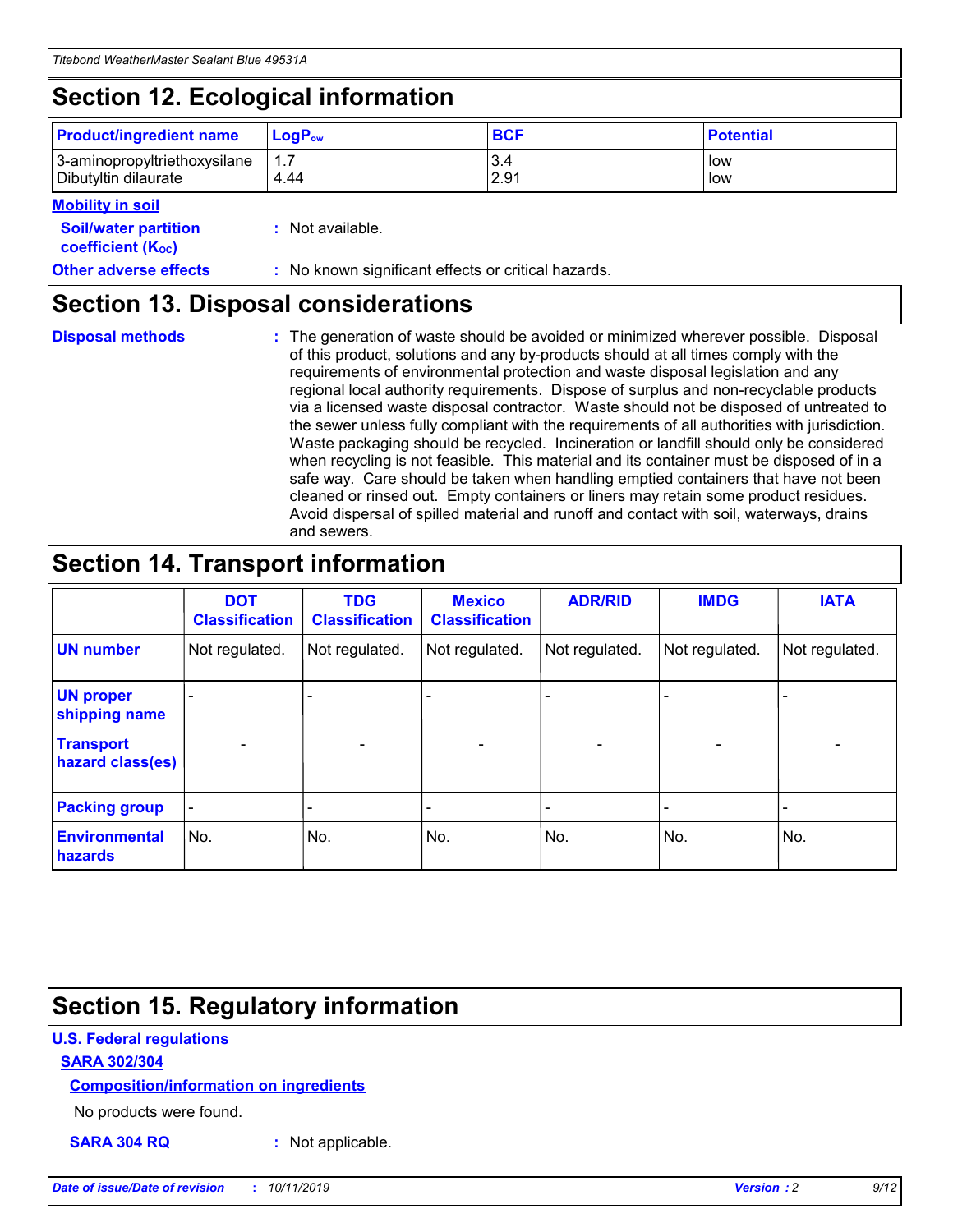## **Section 15. Regulatory information**

#### **SARA 311/312**

**Classification :** EYE IRRITATION - Category 2B SKIN SENSITIZATION - Category 1 TOXIC TO REPRODUCTION (Fertility) - Category 1B TOXIC TO REPRODUCTION (Unborn child) - Category 1B

#### **Composition/information on ingredients**

| <b>Name</b>                              | $\frac{9}{6}$ | <b>Classification</b>                                                                                            |
|------------------------------------------|---------------|------------------------------------------------------------------------------------------------------------------|
| $\leq$ 3<br>3-aminopropyltriethoxysilane |               | <b>FLAMMABLE LIQUIDS - Category 4</b><br><b>ACUTE TOXICITY (oral) - Category 4</b>                               |
|                                          |               | SKIN IRRITATION - Category 2<br>EYE IRRITATION - Category 2A                                                     |
| Dibutyltin dilaurate                     | ≤0.3          | ACUTE TOXICITY (oral) - Category 3<br>SKIN CORROSION - Category 1C                                               |
|                                          |               | SERIOUS EYE DAMAGE - Category 1<br>SKIN SENSITIZATION - Category 1<br><b>GERM CELL MUTAGENICITY - Category 2</b> |
|                                          |               | TOXIC TO REPRODUCTION (Fertility) - Category 1B<br>TOXIC TO REPRODUCTION (Unborn child) - Category 1B            |
|                                          |               | SPECIFIC TARGET ORGAN TOXICITY (REPEATED<br>EXPOSURE) (respiratory system) - Category 1                          |

#### **State regulations**

| <b>Massachusetts</b> | : None of the components are listed. |
|----------------------|--------------------------------------|
| <b>New York</b>      | : None of the components are listed. |
| <b>New Jersey</b>    | : None of the components are listed. |
| <b>Pennsylvania</b>  | : None of the components are listed. |

#### **California Prop. 65**

**A** WARNING: This product can expose you to methanol, which is known to the State of California to cause birth defects or other reproductive harm. For more information go to www.P65Warnings.ca.gov.

| <b>Ingredient name</b> | No significant risk Maximum<br>level | acceptable dosage<br>level |
|------------------------|--------------------------------------|----------------------------|
| methanol               |                                      | Yes.                       |

#### **International regulations**

**Chemical Weapon Convention List Schedules I, II & III Chemicals** Not listed.

#### **Montreal Protocol**

Not listed.

#### **Stockholm Convention on Persistent Organic Pollutants**

Not listed.

### **UNECE Aarhus Protocol on POPs and Heavy Metals**

Not listed.

#### **Inventory list**

### **China :** All components are listed or exempted.

**United States TSCA 8(b) inventory :** All components are active or exempted.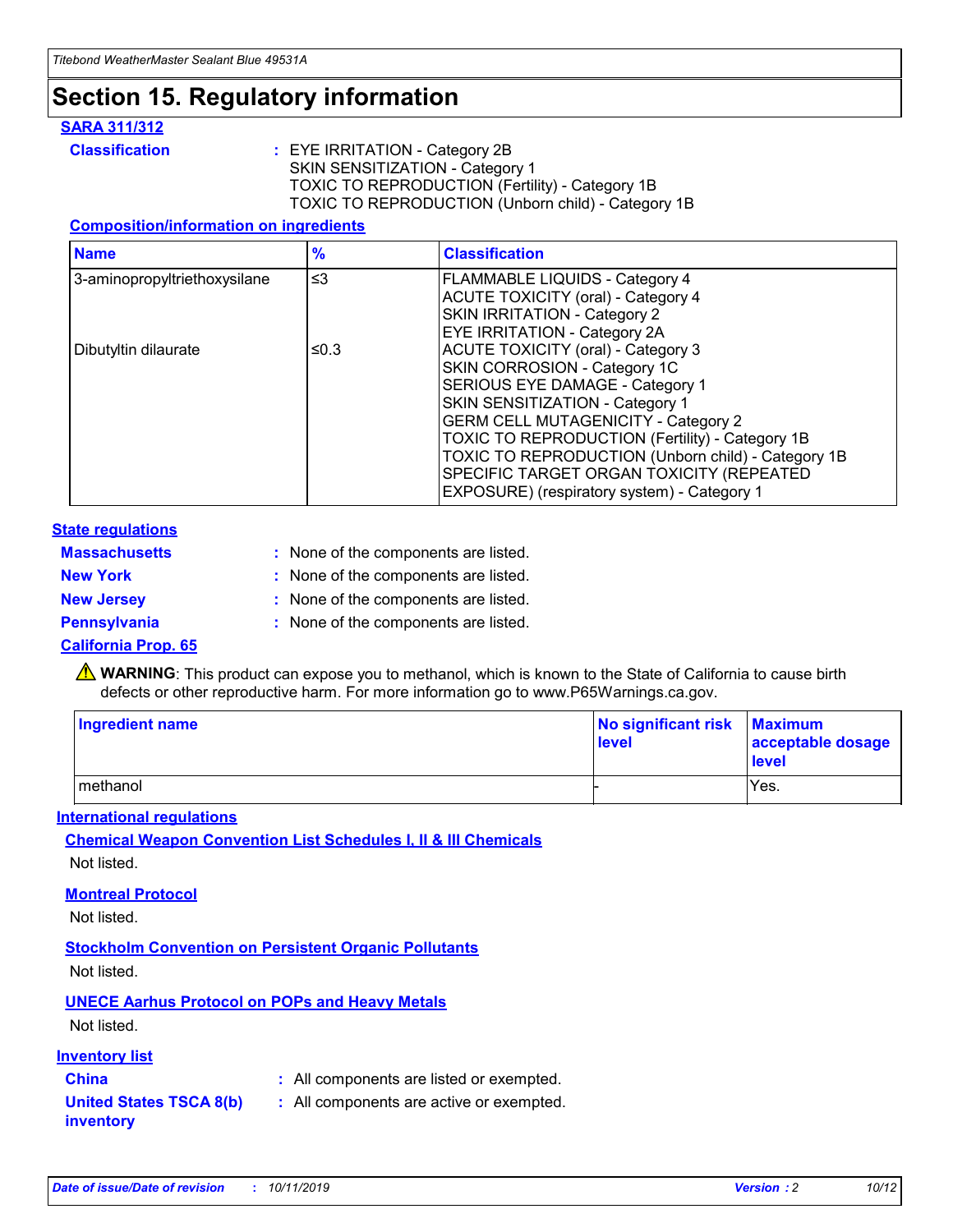## **Section 16. Other information**

**Hazardous Material Information System (U.S.A.)**



**Caution: HMIS® ratings are based on a 0-4 rating scale, with 0 representing minimal hazards or risks, and 4 representing significant hazards or risks. Although HMIS® ratings and the associated label are not required on SDSs or products leaving a facility under 29 CFR 1910.1200, the preparer may choose to provide them. HMIS® ratings are to be used with a fully implemented HMIS® program. HMIS® is a registered trademark and service mark of the American Coatings Association, Inc.**

**The customer is responsible for determining the PPE code for this material. For more information on HMIS® Personal Protective Equipment (PPE) codes, consult the HMIS® Implementation Manual.**

#### **National Fire Protection Association (U.S.A.)**



**Reprinted with permission from NFPA 704-2001, Identification of the Hazards of Materials for Emergency Response Copyright ©1997, National Fire Protection Association, Quincy, MA 02269. This reprinted material is not the complete and official position of the National Fire Protection Association, on the referenced subject which is represented only by the standard in its entirety.**

**Copyright ©2001, National Fire Protection Association, Quincy, MA 02269. This warning system is intended to be interpreted and applied only by properly trained individuals to identify fire, health and reactivity hazards of chemicals. The user is referred to certain limited number of chemicals with recommended classifications in NFPA 49 and NFPA 325, which would be used as a guideline only. Whether the chemicals are classified by NFPA or not, anyone using the 704 systems to classify chemicals does so at their own risk.**

**Procedure used to derive the classification**

| <b>Classification</b>                                                                                                                                                    |                                                                                                                                                  | <b>Justification</b>                                                                                                                                                                                                                                                                                                                                                                                                 |  |
|--------------------------------------------------------------------------------------------------------------------------------------------------------------------------|--------------------------------------------------------------------------------------------------------------------------------------------------|----------------------------------------------------------------------------------------------------------------------------------------------------------------------------------------------------------------------------------------------------------------------------------------------------------------------------------------------------------------------------------------------------------------------|--|
| EYE IRRITATION - Category 2B<br>SKIN SENSITIZATION - Category 1<br>TOXIC TO REPRODUCTION (Fertility) - Category 1B<br>TOXIC TO REPRODUCTION (Unborn child) - Category 1B |                                                                                                                                                  | Expert judgment<br>Expert judgment<br>Expert judgment<br>Expert judgment                                                                                                                                                                                                                                                                                                                                             |  |
| <b>History</b>                                                                                                                                                           |                                                                                                                                                  |                                                                                                                                                                                                                                                                                                                                                                                                                      |  |
| Date of printing                                                                                                                                                         | : 4/22/2022                                                                                                                                      |                                                                                                                                                                                                                                                                                                                                                                                                                      |  |
| Date of issue/Date of<br>revision                                                                                                                                        | : 10/11/2019                                                                                                                                     |                                                                                                                                                                                                                                                                                                                                                                                                                      |  |
| Date of previous issue                                                                                                                                                   | : 10/16/2020                                                                                                                                     |                                                                                                                                                                                                                                                                                                                                                                                                                      |  |
| <b>Version</b>                                                                                                                                                           | $\therefore$ 2                                                                                                                                   |                                                                                                                                                                                                                                                                                                                                                                                                                      |  |
| <b>Key to abbreviations</b>                                                                                                                                              | $\therefore$ ATE = Acute Toxicity Estimate<br><b>BCF</b> = Bioconcentration Factor<br>IBC = Intermediate Bulk Container<br>$UN = United Nations$ | GHS = Globally Harmonized System of Classification and Labelling of Chemicals<br>IATA = International Air Transport Association<br><b>IMDG = International Maritime Dangerous Goods</b><br>LogPow = logarithm of the octanol/water partition coefficient<br>MARPOL = International Convention for the Prevention of Pollution From Ships, 1973<br>as modified by the Protocol of 1978. ("Marpol" = marine pollution) |  |